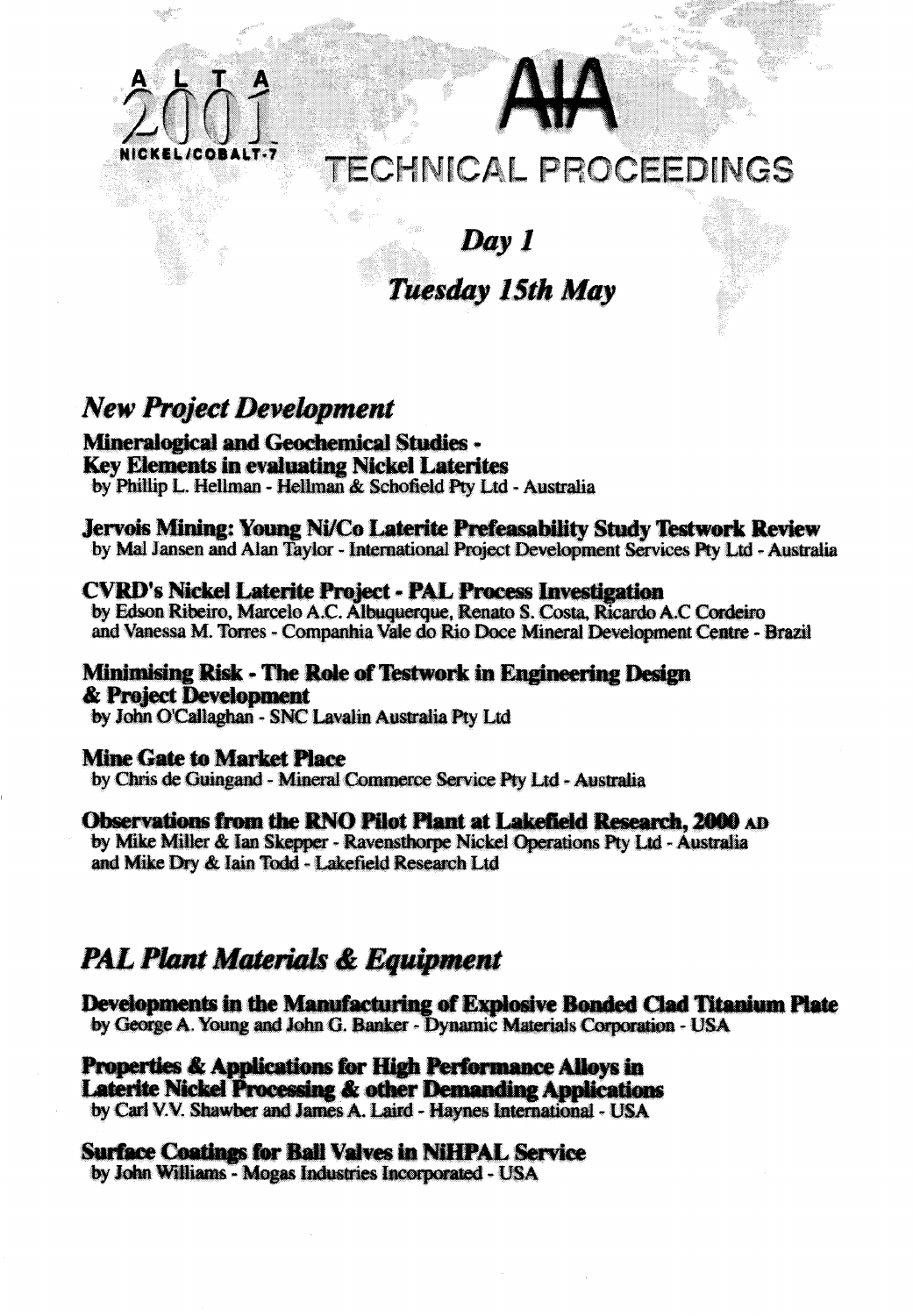#### **NICKEL/COB ALT-7 p—.** TECHNICAL PROCEEDINGS

# **J -** *Wednesday 16th May*

# *PAL Plant Materials & Equipment*

**A L T A**

#### The Use of Super Duplex Stainless Steel for High Pressure Acid Leach Circuits - A Supplier's Perspective

by Roger Francis, G. Byrne & G.R. Warburton - Weir Materials & Foundries - UK

### Innovations in Plasma Sprayed Protective Coatings for Ball Valves in PAL & POX Process Environments

by Reza Sarrafi-Nour, Michael Menard, Irina Grigore, Eva Kharlanova and Peter Tsantrizos - PyroGenesis Inc. - Canada

### Material Selection for Sulfuric Acid Service

by Rob Henson - Wah Chang - USA, Matt Thayer - Astro Cosmos Metallurgical & Trent Mackenzie - Allegheny - A

# *SX/IX Developments*

#### The Application of Bateman Pulsed Column Technology to the Falconbridge Cobalt Extraction Process

by O.M. Dotterud, C. Ciriello - Falconbridge and R. Kleinberger, E. Buchalter, I Kenner & S. Miller - Bateman, Israel

### The Recovery of Nickel and Cobalt from a Bioleach liquor Saturated in Calcium using Versatic Acid in a Synergistic Mixture with 4 - Nonyl Pyridine

by Victor Nagel - Bateman Engineering - South Africa and Angus Feather - Mintek - South Africa

### The Comparison of Alternative Column designs in a Cobalt/Nickel Separation Problem

by Roger W. Cusack - Koch Extraction Technologies - USA, Owen Morton - Lakefield Qretest Pty Ltd Serge Lallenec - Anaconda Nickel Limited and Natalie Streltsova (formerly Lakefield Oretest Pty Ltd)

### Potential Benefits of Resin-in-Pulp for PAL Plants

by Dr. Nikolai Zontov - CleanTeQ Pty Ltd - Australia

# *Process Modelling & Design*

#### Modelling of Contact Tank and Liquor Coolers of an Ammoniacal Carbonate Leaching Process in a Cuban Nickel Plant

by Daniel Guzman del Rio - Higher Mining & Metallurgical Institute Dr. C. Roger G. Misa Llorca - University of Havana Dr. Claudio Garcia - University of Sao Paulo Angel O. Columbie Navarro - Higher Mining & Metallurgical Institute

#### Hydraulic Analysis of Flashing for Pressure Leach Systems

by Quoc-Khanh Tran, Mark Palermo and Peter Bartsch - Hatch Kaiser Engineers - Australia

#### Process Modelling in Flowsheet Development - Concept and Case Study

by Mike J. Dry - Lakefield Research Limited and MJ. Miller - Ravensthorpe Nickel Operations Pty Ltd